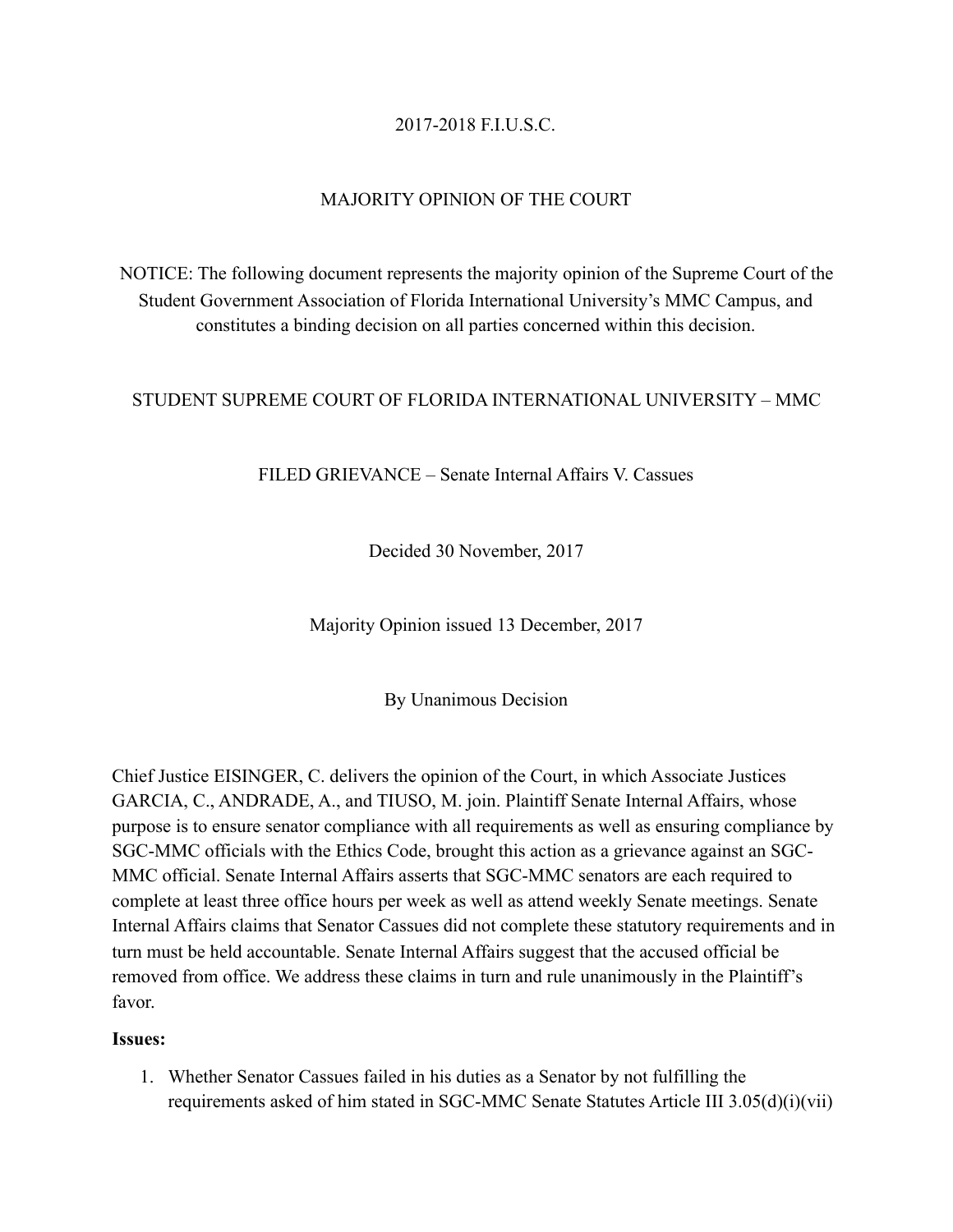2. If this court finds that Senator Cassues did not fulfil his duties, should he be removed from office?

### **Holding:**

- 1. The evidence has shown that Senator Cassues is guilty for having failed in his duties as a Senator by not fulfilling the requirements asked of him stated in SGC-MMC Senate Statutes Article III 3.05(d)(i)(vii)
- 2. Due to Senator Cassues not fulfilling his duties as a Senator, the court has ordered Senator Cassues to be removed from office.

### **Facts:**

- **1.** Senate Internal Affairs must ensure that Senators comply with all requirements as well as ensure compliance by SGC-MMC officials with the Ethics Code.
- **2.** Senator Cassues is currently one of the Lower Division Senators for SGC-MMC Senate.
- **3.** As per SGC-MMC Statutes Article III 3.05(d)(i), Senators shall be required to attend all Senate and Committee meetings.
- **4.** As per SGC-MMC Statutes Article III 3.05(d)(vii), Senators shall be required to hold and maintain at least three (3) office hours a week in which they are accessible to their constituents within the Student Body.
- **5.** As of November 13, 2017, Senator Cassues has not attended six senate meetings and has arrived late for another.
- **6.** Senate Internal Affairs Chairwoman, Cassidie-Anne Toussaint, stated multiple times during Senate meetings that any absences must be excused.
- **7.** Senator Cassues has not completed a single week of office hours as of November 13, 2017.
- **8.** Chairwoman Toussaint has sent multiple emails throughout the semester to Senators warning them about the consequences of not fulfilling their duties.
- **9.** On November 14, 2017, Chairwoman Toussaint filed a grievance against Senator Cassues for not fulfilling his duties as a Senator.
- **10.** Chairwoman Toussaint has asked that the punishment for Senator Cassues is to be his removal from office.

### **Opinion:**